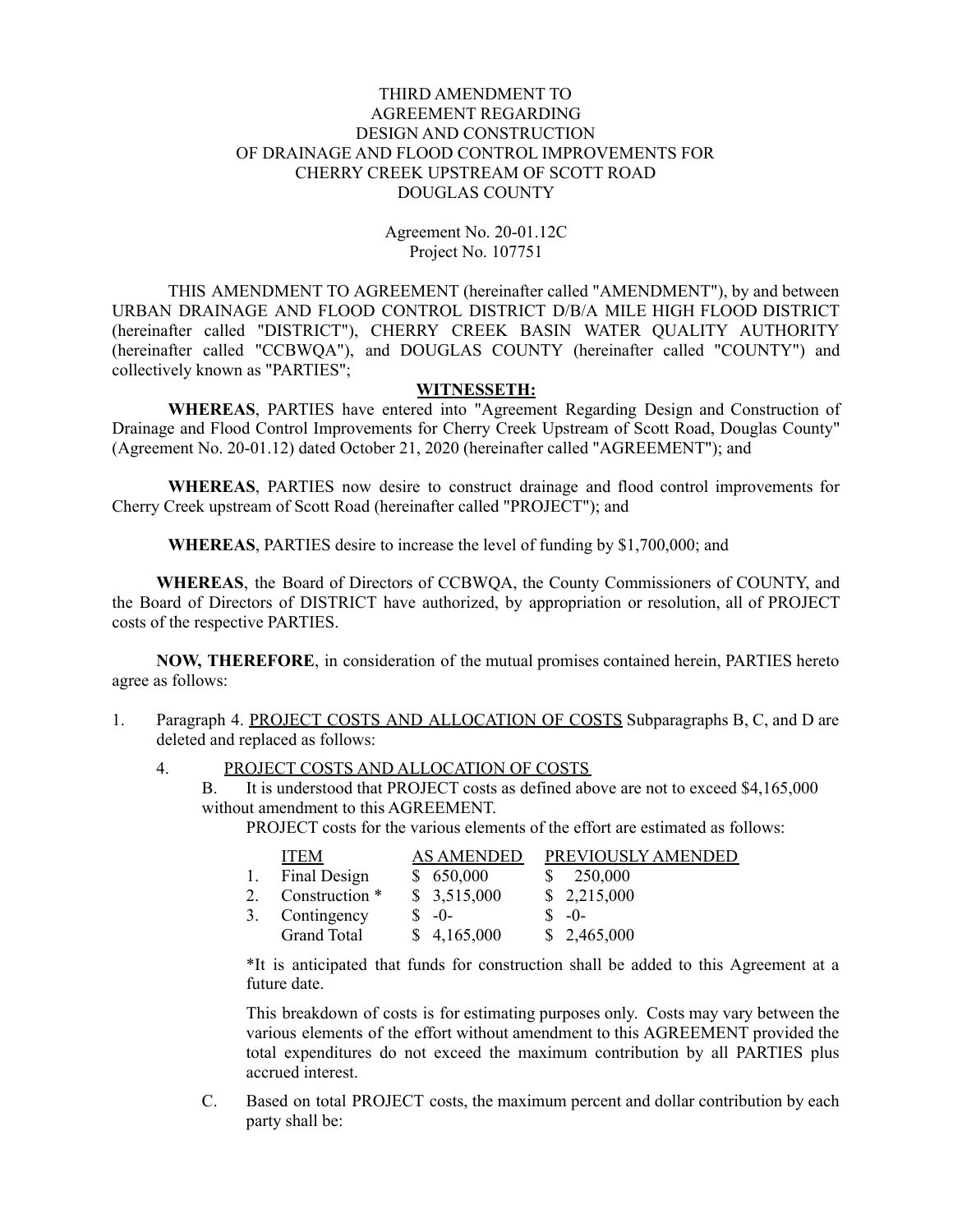|                 | Percentage<br><b>Share</b> | Previously<br>Contributed | Additional<br>Contribution | Maximum<br>Contribution |
|-----------------|----------------------------|---------------------------|----------------------------|-------------------------|
| <b>DISTRICT</b> | 34.21%                     | \$500,000                 | \$925,000                  | \$1,425,000             |
| <b>CCBWQA</b>   | 21.6%                      | \$625,000                 | \$275,000                  | \$900,000               |
| <b>COUNTY</b>   | 44.19%                     | \$1,340,000               | \$500,000                  | \$1,840,000             |
| TOTAL           | 100.00%                    | \$2,465,000               | 1,700,000                  | \$4,165,000             |

- D. It is understood and agreed that notwithstanding any other provision contained herein to the contrary, any additional contribution obligation of PARTIES hereunder, whether direct or contingent, shall under no circumstances exceed the Maximum Contribution indicated above without prior express written consent of CCBWQA or COUNTY.
- 2. Paragraph 5. MANAGEMENT OF FINANCES is deleted and replaced as follows:

## 5. MANAGEMENT OF FINANCES

As set forth in DISTRICT policy (Resolution No. 11, Series of 1973, Resolution No. 49, Series of 1977, and Resolution No. 37, Series of 2009), the funding of a local ``body's one-half share may come from its own revenue sources or from funds received from state, federal or other sources of funding without limitation and without prior Board approval.

Payment of each PARTY's full share (CCBWQA - \$900,000; COUNTY - \$1,840,000; DISTRICT - \$1,425,000) shall be made to DISTRICT subsequent to execution of this AGREEMENT and within 30 days of request for payment by DISTRICT. The payments by PARTIES shall be held by DISTRICT in a special fund to pay for increments of PROJECT as authorized by PARTIES, and as defined herein. DISTRICT shall provide a periodic accounting of PROJECT funds as well as a periodic notification to CCBWQA and COUNTY of any unpaid obligations. Any interest earned by the monies contributed by PARTIES shall be accrued to the special fund established by DISTRICT for PROJECT and such interest shall be used only for PROJECT upon approval by the contracting officers (Paragraph 13).

Within one year of completion of PROJECT if there are monies including interest earned remaining which are not committed, obligated, or disbursed, each party shall receive a share of such monies, which shares shall be computed as were the original shares; or at CCBWQA and COUNTY request, CCBWQA and COUNTY share of remaining monies shall be transferred to another special fund held by DISTRICT.

3. All other terms and conditions of this AGREEMENT shall remain in full force and effect.

**WHEREFORE**, PARTIES hereto have caused this AMENDMENT to be executed by properly authorized signatories as of the date and year written below.

# URBAN DRAINAGE AND FLOOD CONTROL DISTRICT D/B/A MILE HIGH FLOOD DISTRICT

By

Name Ken A. MacKenzie

Title Executive Director

Date and the same state of the state of the state of the state of the state of the state of the state of the state of the state of the state of the state of the state of the state of the state of the state of the state of

Checked By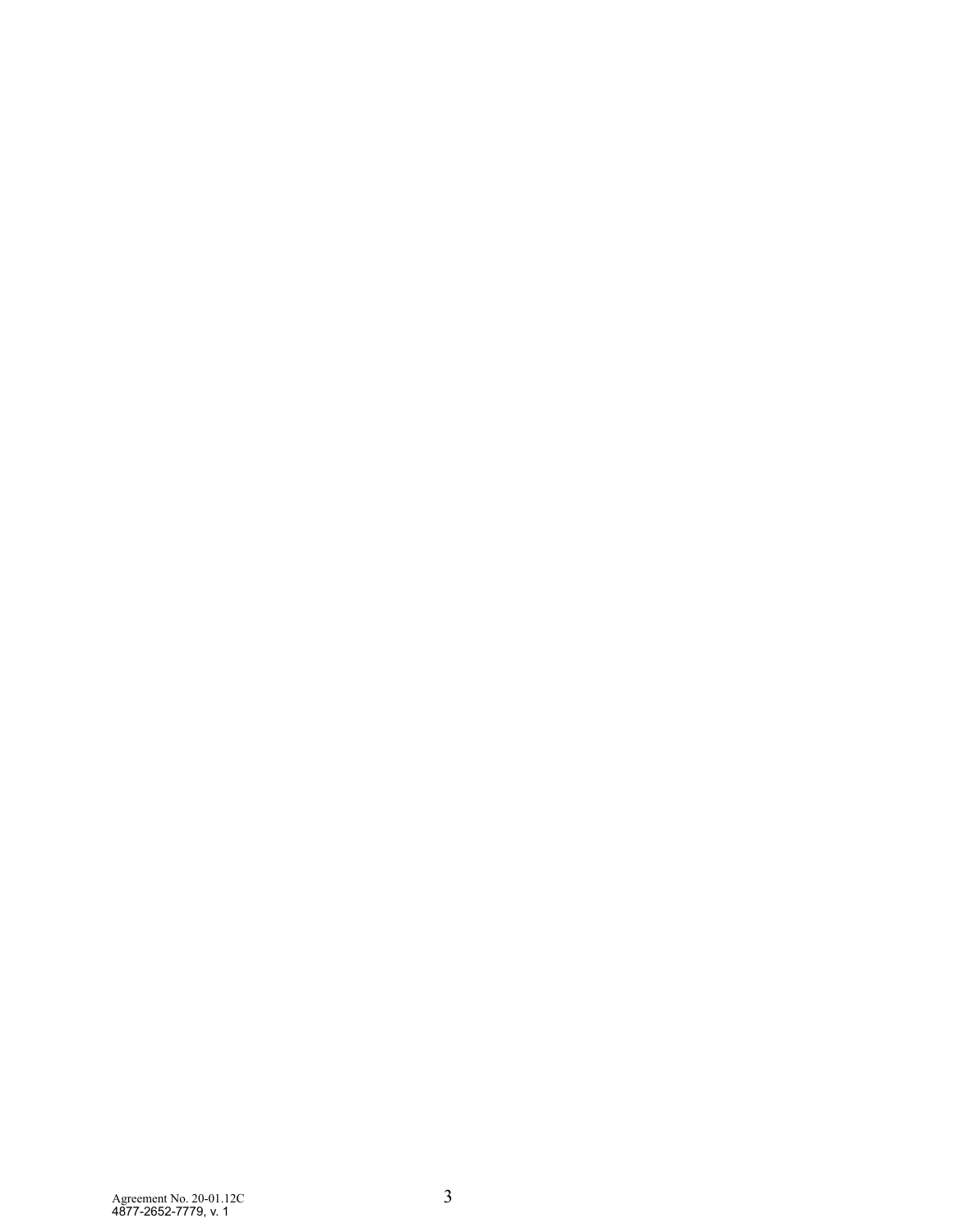### BOARD OF COUNTY COMMISSIONERS OF THE COUNTY OF DOUGLAS

By: <u>second</u> and the second second second second second second second second second second second second second second second second second second second second second second second second second second second second secon

**Chair** 

Date

ATTEST:

Kristin Randlett, Deputy Clerk to the Board

APPROVED AS TO FISCAL CONTENT:

Andrew Copland, Director of Finance

CHERRY CREEK BASIN

# APPROVED AS TO CONTENT: APPROVED AS TO LEGAL FORM:

Douglas J. DeBord, County Manager Chris Pratt, Assistant County Attorney

WATER QUALITY AUTHORITY

By

Name
<u>Samue</u>

Title Co-Manager

Date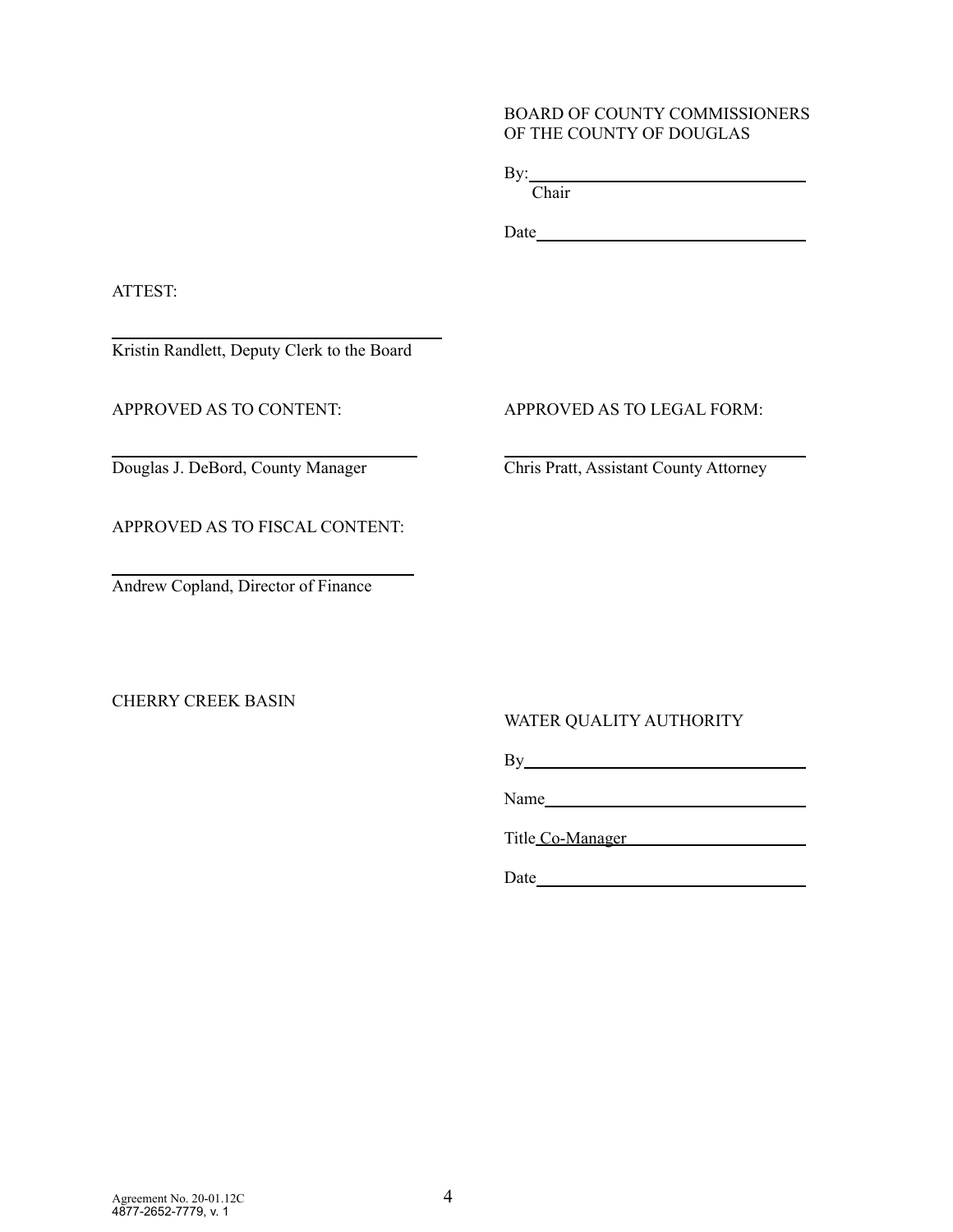

June 1, 2022

Jacob James, PE, CCBWQA Technical Advisory Committee (TAC) Chairman Cherry Creek Basin Water Quality Authority PO Box 3166 Centennial, CO 80161

Dear Jacob:

## RE: Arapahoe County Water and Wastewater Authority Comments on Vermillion Creek Site **Application**

This letter is written on behalf of the Arapahoe County Water and Wastewater Authority (ACWWA) to provide comments to the Cherry Creek Basin Water Quality Authority (Basin Authority) Technical Advisory Committee (TAC) regarding the site application of the Vermillion Creek Metropolitan District (VC) being considered at the June 2, 2022, TAC meeting.

ACWWA verbally provided the following comments at the May 5, 2022, TAC meeting regarding this site application:

- 1. ACWWA has not seen the subject application.<br>2. CC did not notify ACWWA that it was planning
- VC did not notify ACWWA that it was planning to construct its own WWTF.
- 3. VC requested water and sewer service from ACWWA on September 20, 2021.
- 4. ACWWA provided a "Will Serve" letter on March 11, 2022.
- 5. ACWWA has an alluvial well in the Cherry Creek alluvium which is permitted for potable use downstream and within 1000' of the proposed VC discharge point.
- 6. ACWWA has a second alluvial well in the Cherry Creek alluvium which is permitted for potable use downstream and within 3000' of the proposed VC discharge point.
- 7. ACWWA's master plans have included plans to provide sewer service to VC for over 15 years, if not more.
- 8. ACWWA's Cherry Creek Interceptor parallels and is adjacent to and along the entire western boundary of the VC property.
- 9. The CCBWQA's Water Quality Master Plan (1989) shows the VC property in the area to be served by ACWWA.
- 10. The CCBWQA is to review site plans for consistency with the CCBWQA's watershed plan.
- 11. ACWWA has not yet been provided information from whether discharge of ACWWA's water from a VC WWTF will be in compliance with ACWWA's water court decrees if ACWWA provides water service to VC.
- 12. ACWWA is unsure if the location of the VC WWTF would be in compliance with CWCB's and the City of Centennials floodplain regulations.
- 13. ACWWA's sewer tap fee is \$8200.

ACWWA is in receipt of the May 27, 2022, Memorandum from Ricardo (Rick) Goncalves, PE to yourself providing his review and recommendation regarding the subject site application. Attached to Mr. Goncalves's Memorandum is Addendum A to the VC site application

720 South Colorado Blvd. SUITE 410 S Denver, CO 80246 303.757.3655